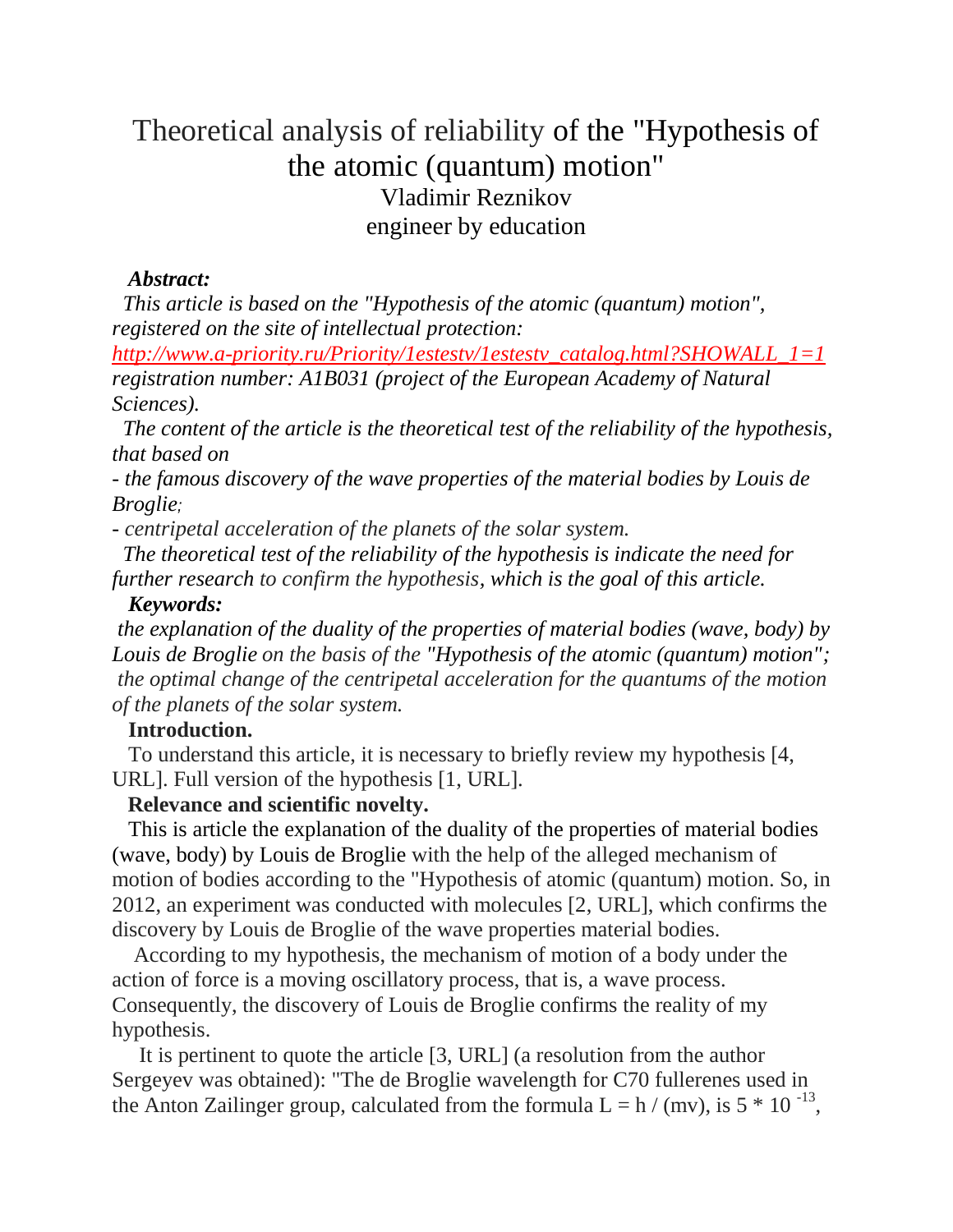this is 1/500 of their radius. " "It is possible that the vibration in the size of the fullerene sphere per thousandth of their diameter, due to the periodic variation of the distances between the constituent carbon atoms, determine the process of collisions of these microparticles in a moving flow, that this gives their diffraction and interference."

 In my opinion, the author not only considers the wave properties of a moving molecule as periodical oscillations of its sphere, which resembles the mechanism of body motion according to my hypothesis, but also indicates that the wavelength of a molecule is equal to the amplitude of its sphere vibrations (the road elementary of the quantum of the motion according to my hypothesis) .

#### **Goal.**

We follow the example of Sergeev [3, URL] and equate the road elementary of the quantum of the motion of the body  $m = 1$  kg, falling in the gravitational field of the Earth (according to my hypothesis), to the wavelength of its by de Broglie with the purpose of approximately calculating the parameters of the quantum of motion: period , velocity elementary and road elementary to evaluate the possibility of experimental determination (measurement) of these parameters.

Road elementary of the quantum of the motion:

$$
X = \frac{1}{a \times L^2};
$$

Wthere: a - acceleration of the body m**,** L - change of the velocity reaction of the inertial mass when the force change on the 1 N, value pretends to constant and require experimental determination [1,URL].

Wavelength of the body *m* by de Broglie:

$$
\lambda = \frac{h}{m \times \frac{1}{L}};
$$

where: h - Plank constant  $(6.6 * 10-34 J * s)$ ,  $1/L$  – velocity elementary of the quantum of the motion [1,URL].

So, under the condition that  $a = g - is$  the acceleration of gravity: is the intensity of the gravitational field of the Earth:

$$
\frac{h}{m \times \frac{1}{L}} = \frac{1}{g \times L^2};
$$

from where:

$$
L = \sqrt[3]{\frac{m}{g \times h}} = \sqrt[3]{\frac{1}{9.8 \times 6.6 \times 10^{-34}}} = 5.37 \times 10^{10} [S/m];
$$

i.e: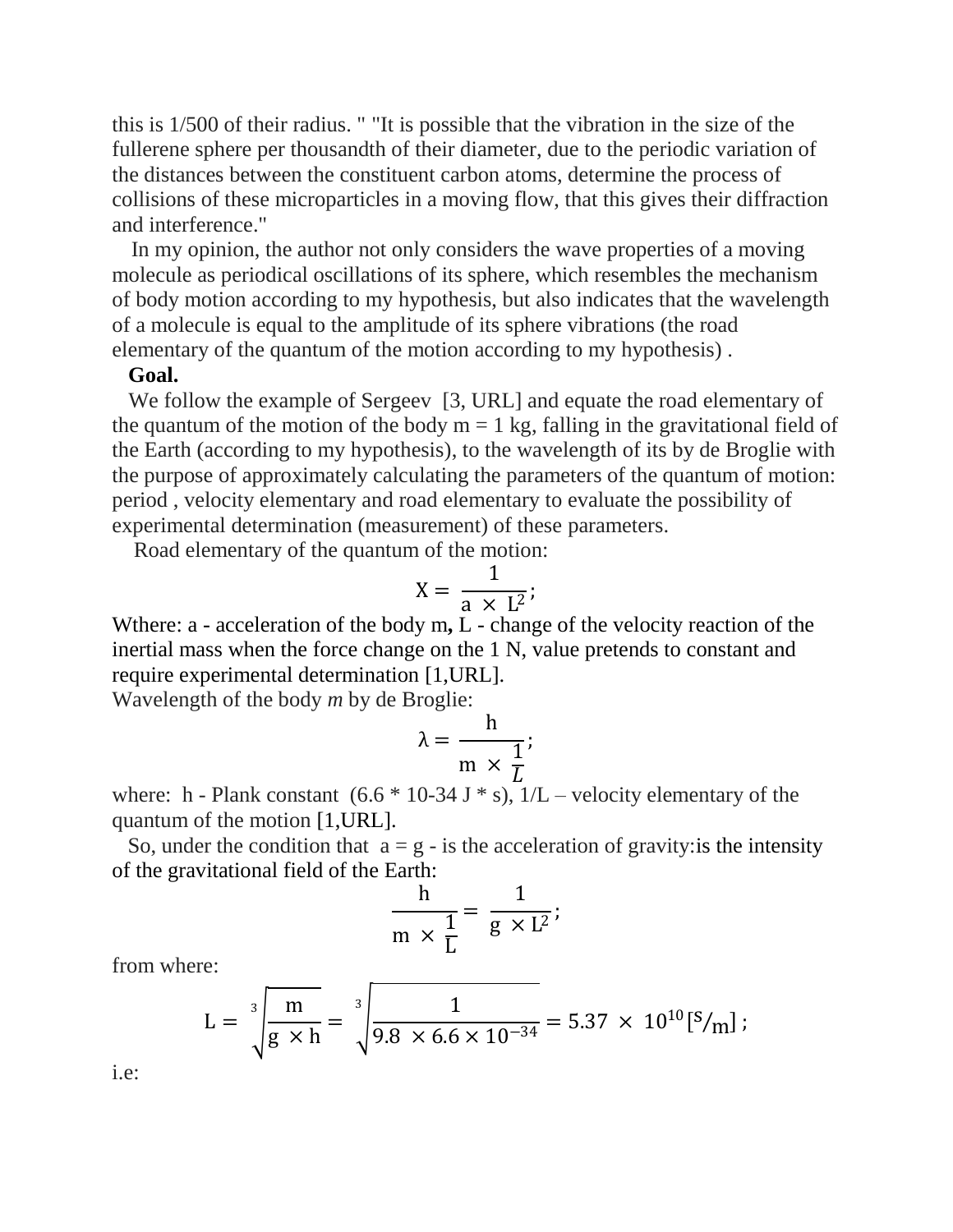$$
T = \frac{1}{g \times L} = 1.9 \times 10^{-12} [s],
$$

where  $T$  – period of the quantum of the motion;

$$
\frac{1}{L} = 0.186 \times 10^{-10} [m/g];
$$
  

$$
X = \frac{1}{g \times L^2} = 3.5 \times 10^{-23} [m].
$$

 Thus, the results obtained demonstrate the complexity of the experimental measurement of the quantum of motion. Therefore, the main task of experimental confirmation of the hypothesis is to confirm its practical conclusion of the "Principle of the optimal motion" [1, URL].

 **The study of the exponents of the optimal change of the centripetal acceleration for the quantum of the motion of the planets of the solar system.**

 For simplicity, we will assume that the average orbits of the planets of the solar system are circular and characterized by an average radius.

 Naturally, these orbits are optimal and, consequently, centripetal accelerations of planets are also optimal and are calculated according to the formula indicated in Fig.1.

 Should be noted that the centripetal accelerations of the planets are simultaneously the intensities of the gravitational field of the Sun in the middle orbits of the planets.

 Taking into account the material [1, URL], we assume that the speed of the planets changes discretely in the direction. That is quantum.

 $1/L$  – the module of the vector of the change elementary of the velocity of the planets by direction (the main parameter of the quantum of the motion of the planets), where  $L = 5.37 \times 10^{10} [S/m]$  according to the above discussion.

 The purpose of the theoretical study of the quantum of the motion of the planets of the solar system is to analyze the areas of the exponents of the optimal variation of centripetal accelerations for the quantum the motion of the planets on the basis of formula 1 [1, URL]:

$$
a = \frac{1}{m} \times (\exp(t \times L \times g_1) - 1)
$$
 where:

**g<sup>1</sup> -** are the natural (optimal) centripetal accelerations of planets in the solar system in medium orbits;

**m** - is the mass of the planets.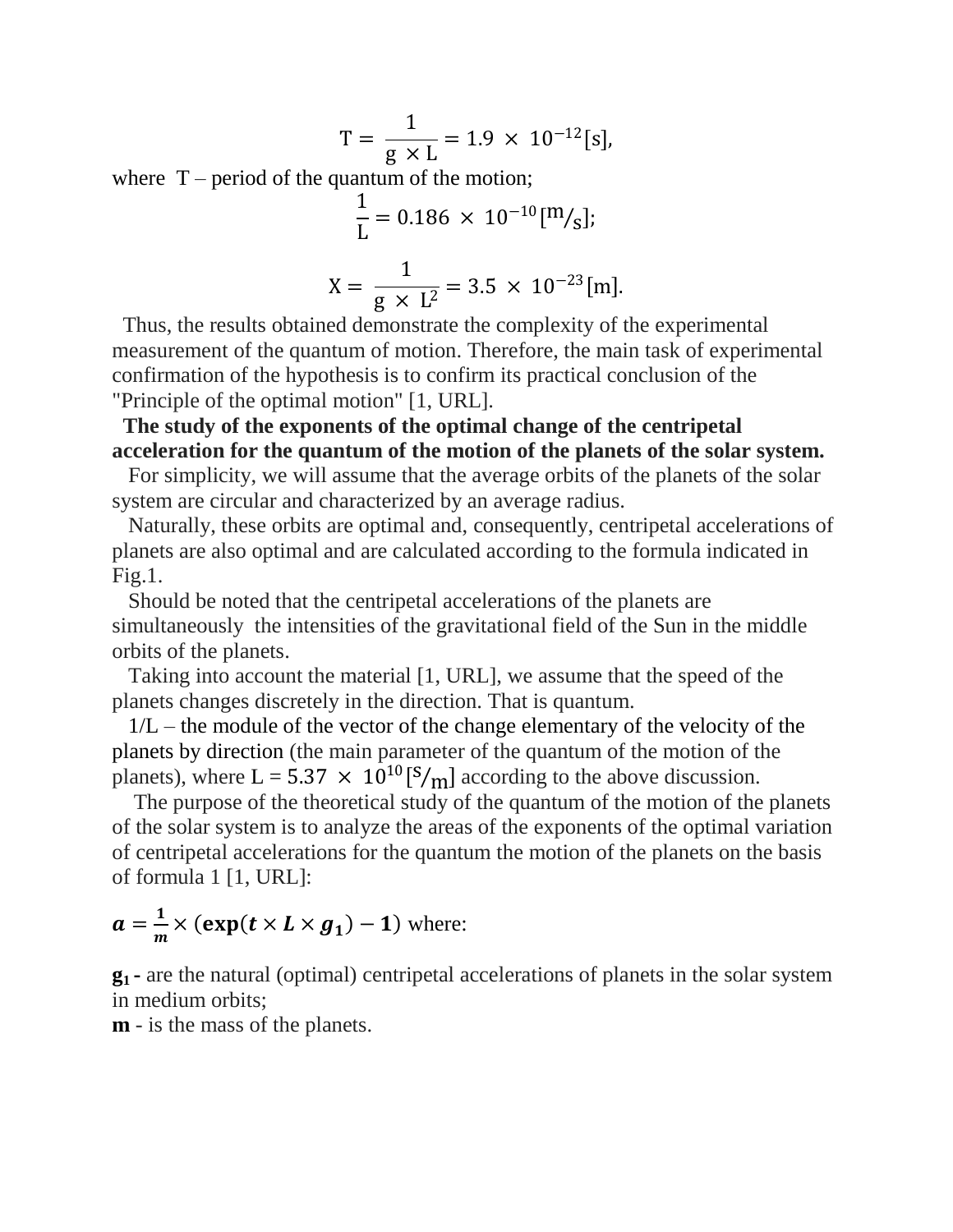Natural (optimal) centripetal accelerations of the planets of the solar<br>system on the medium orbits.

 $\mathbf a$  optimal of the planets  $= \mathbf G^* \mathbf M$ sun /  $\mathbf R_{\mathbf m}^2$ edium of the orbits ;

 $G = 6.674*10^{-11}[N*(m/kg)^2]$  – the gravitational constant.



 Fig.1. Natural (optimal) centripetal accelerations of the planets of the solar system.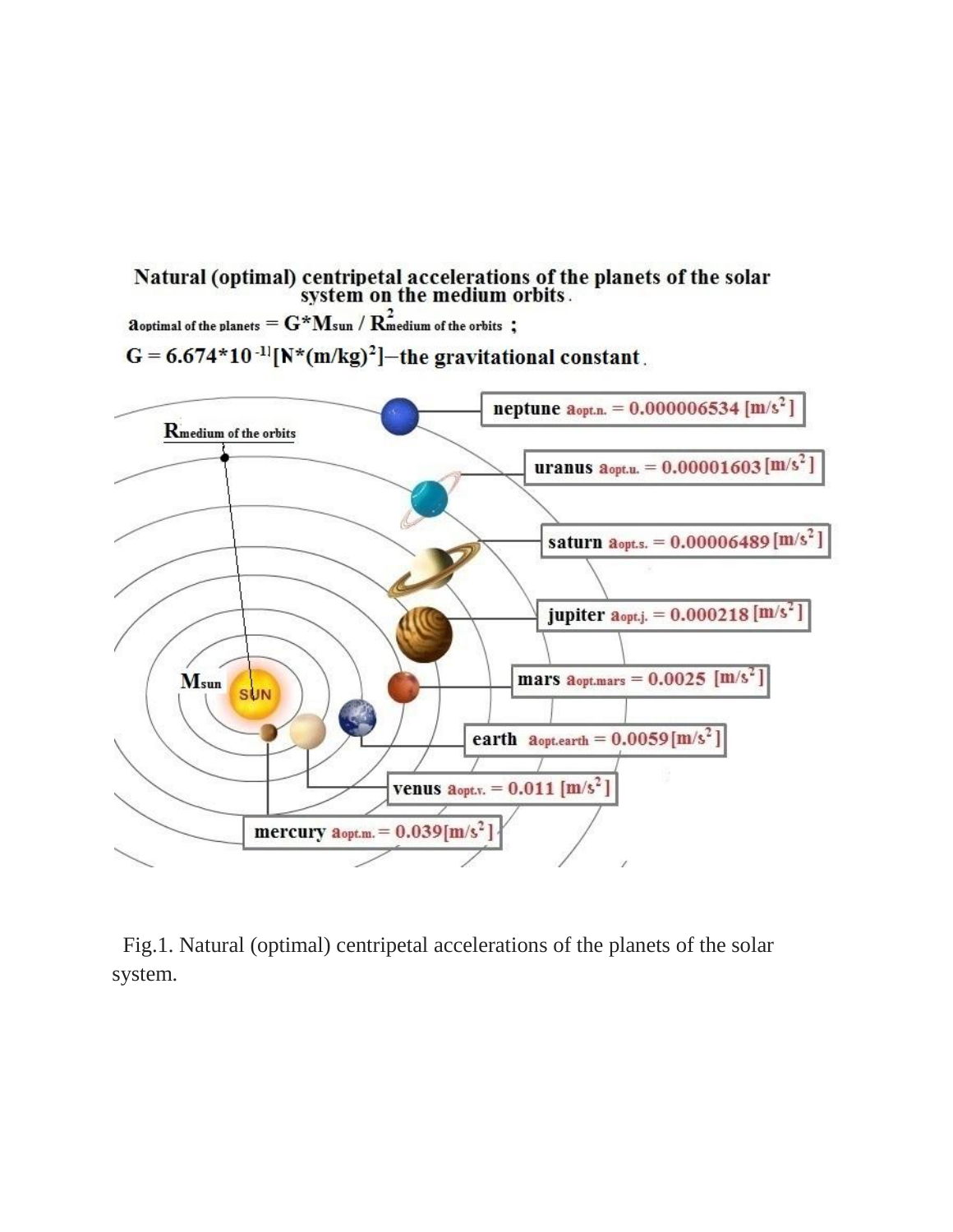This theoretical study will be conducted using the Graph program.



 $S_1 * L = 1.0 = const.$  [1, URL]

Fig. 2. An the optimal change of the centripetal accelerations for the quantums of the motion of the Mercury and Venus.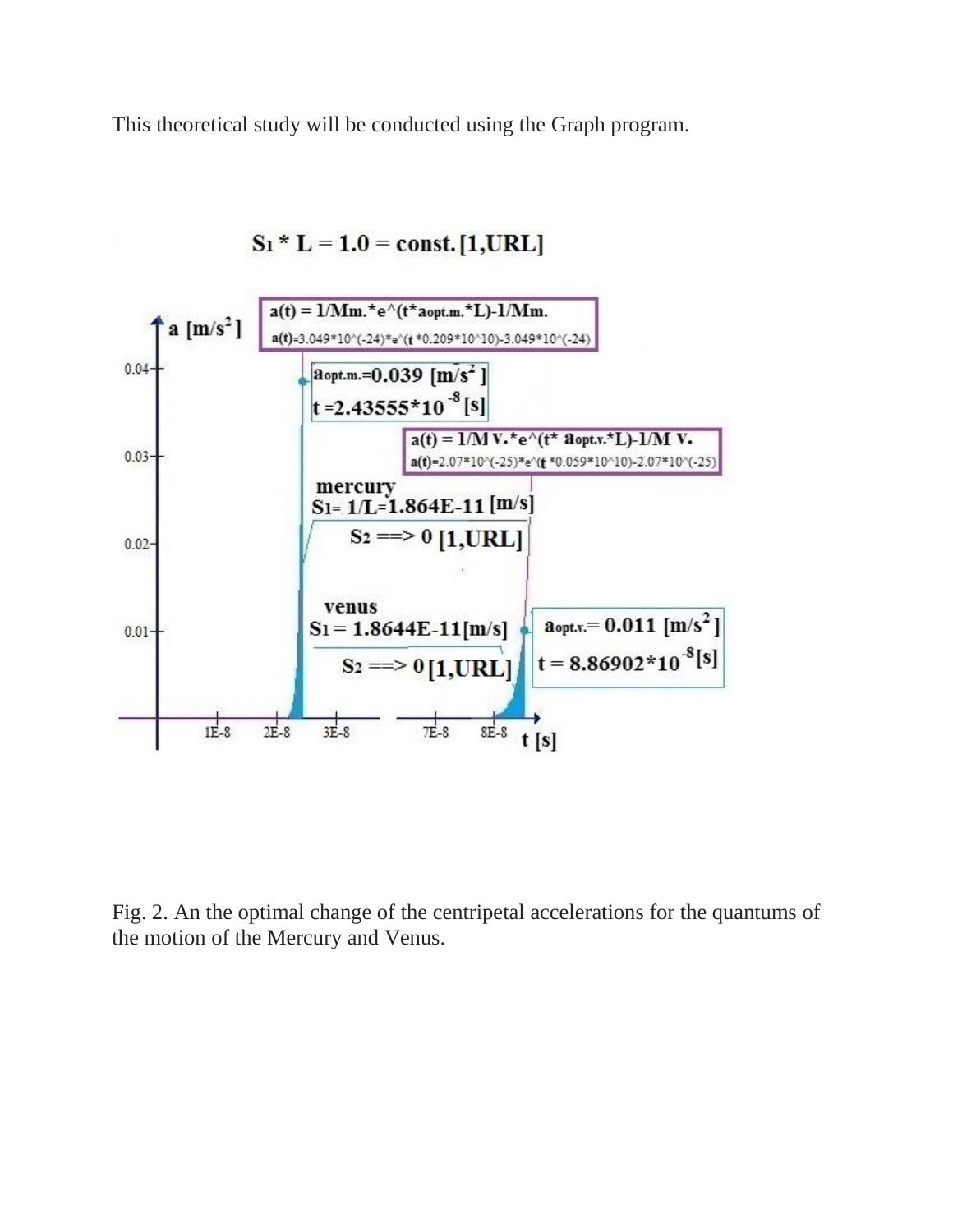

Fig.3.An the optimal change of the centripetal accelerations for the quantums of the motion of the Earth and Mars.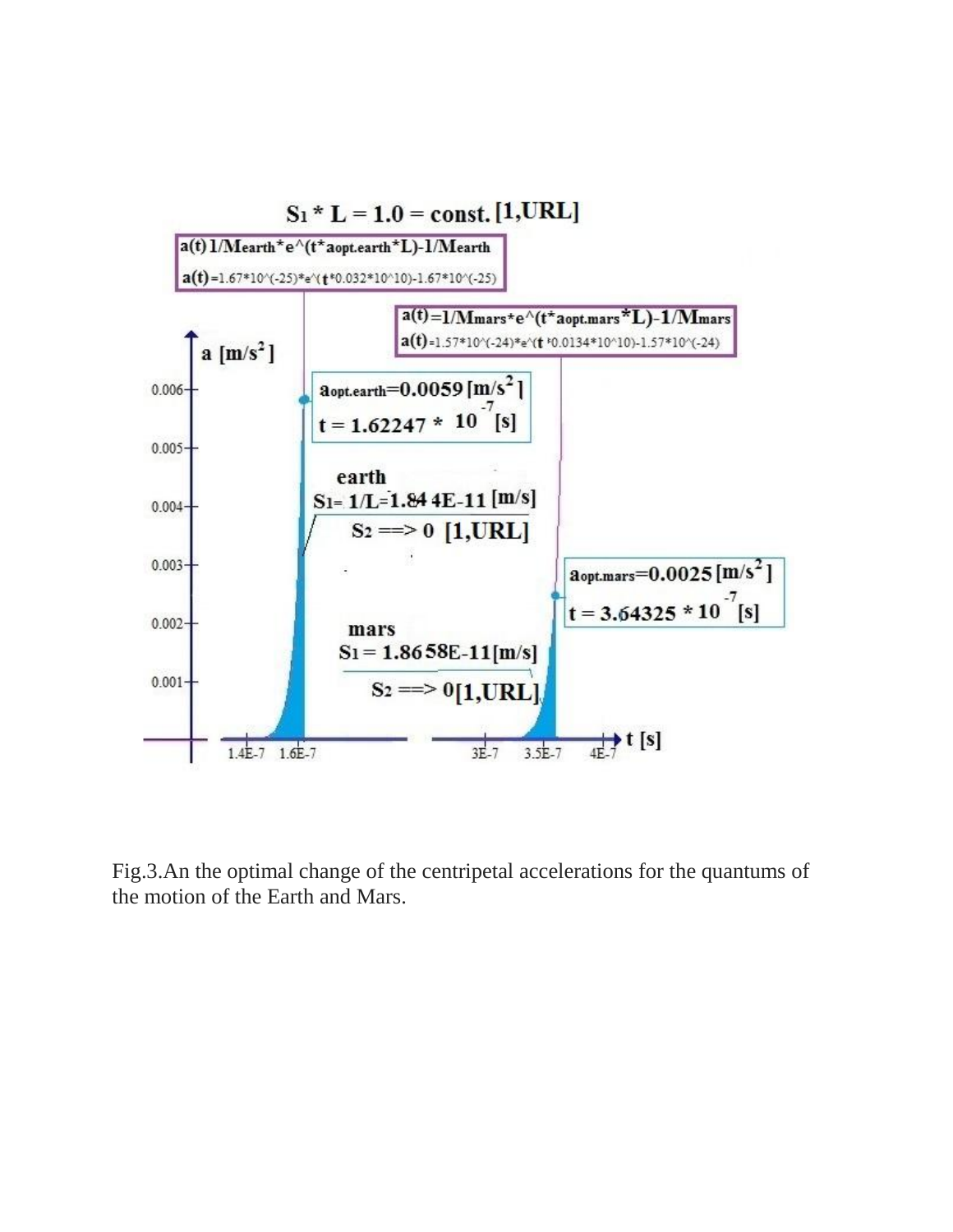



Fig.4.An the optimal change of the centripetal acceleration for the quantums of the motion of the Jupiter.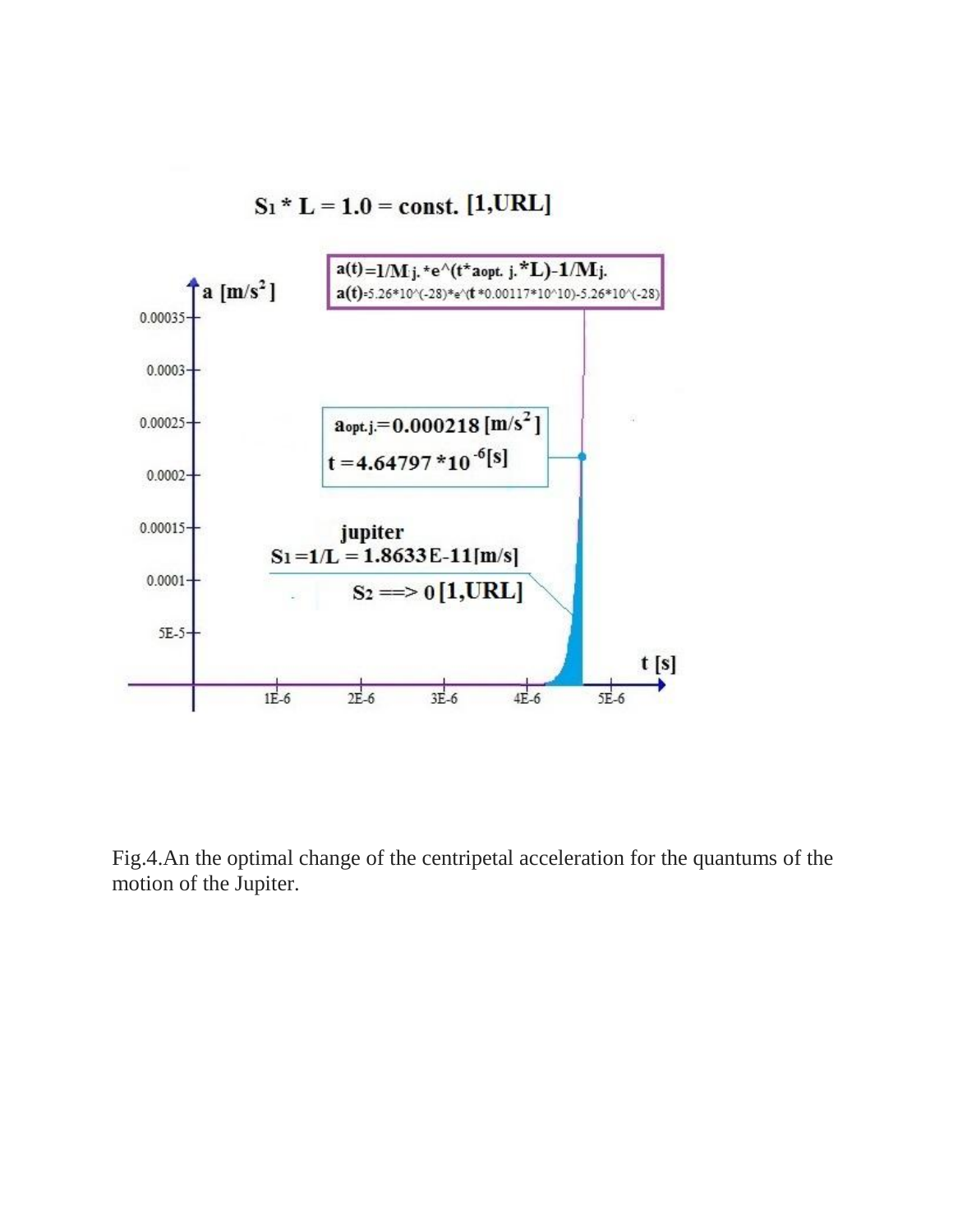

Fig.5.An the optimal change of the centripetal accelerations for the quantums of the motion of the Saturn and Uranus.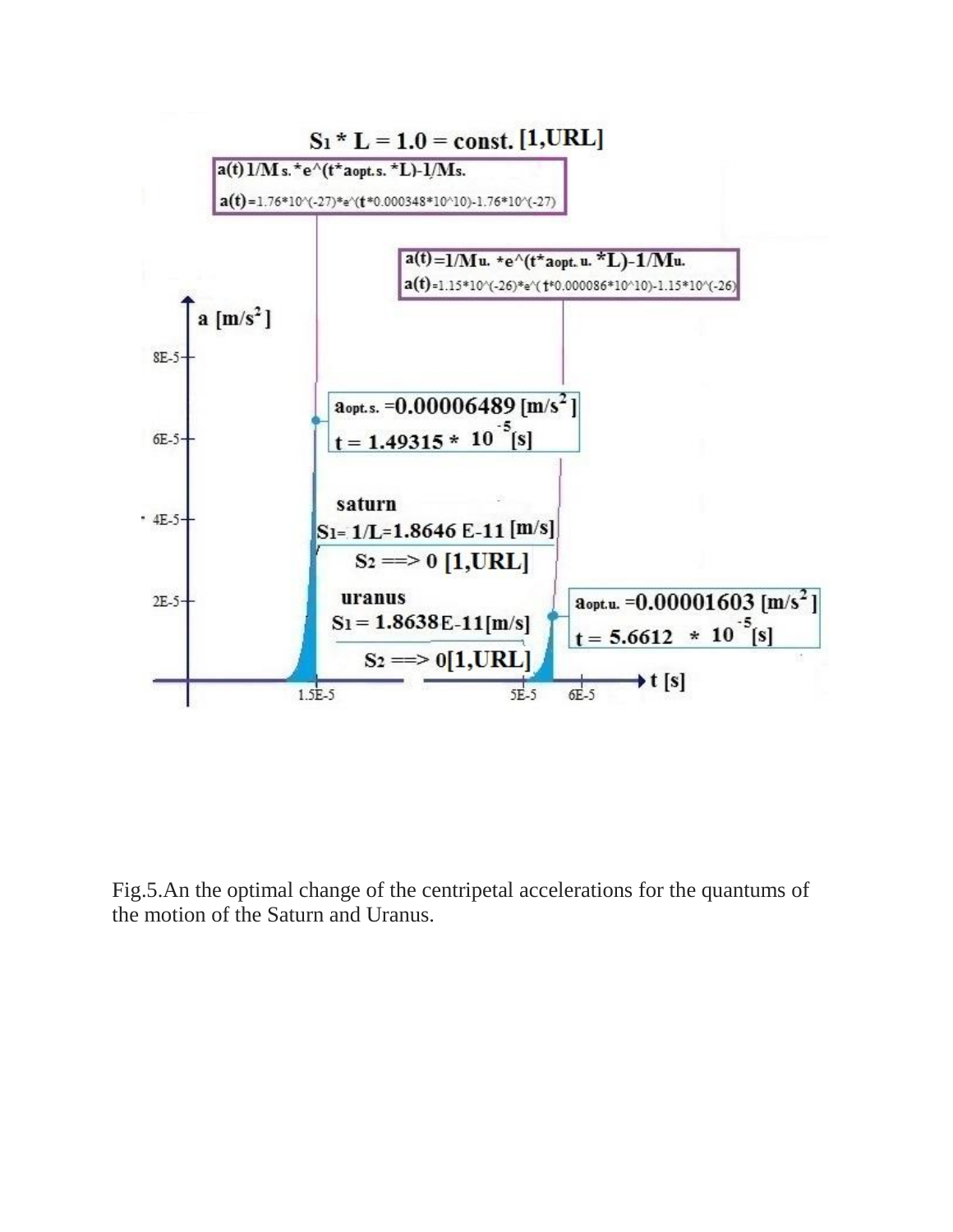

 Fig.6.An the optimal change of the centripetal acceleration for the quantums of the motion of the Neptune.

 **Conclusion: the area of the exponents of the optimal change of the centripetal acceleration for the quantaums of the motion of the planets of the solar system or the module of the vector of the change elementary of the velocity of the planets by direction is constant for all planets**  $S_1 = 1/L \sim 1.86 * 10^{-11}$  [m/s]. In this case,  $S_2 = 0$ .

 **Thus, our solar system can be an indicator of the consistency of the "Hypothesis of the atomic (quantum) motion."**

# **Bibliography:**

1. Reznikov V.A. The principle of the optimal motion (full version) // Contemporary concepts of scientific research: collection of the scientific works of the II International Scientific Conference. Eurasian Scientific Association (Moscow, February 2015). - Moscow: ESA, 2015. -Page .28 - 35. URL: [http://esa](http://esa-conference.ru/wp-content/uploads/2015/03/esa-feb2015-part1.pdf)[conference.ru/wp-content/uploads/2015/03/esa-feb2015-part1.pdf](http://esa-conference.ru/wp-content/uploads/2015/03/esa-feb2015-part1.pdf)